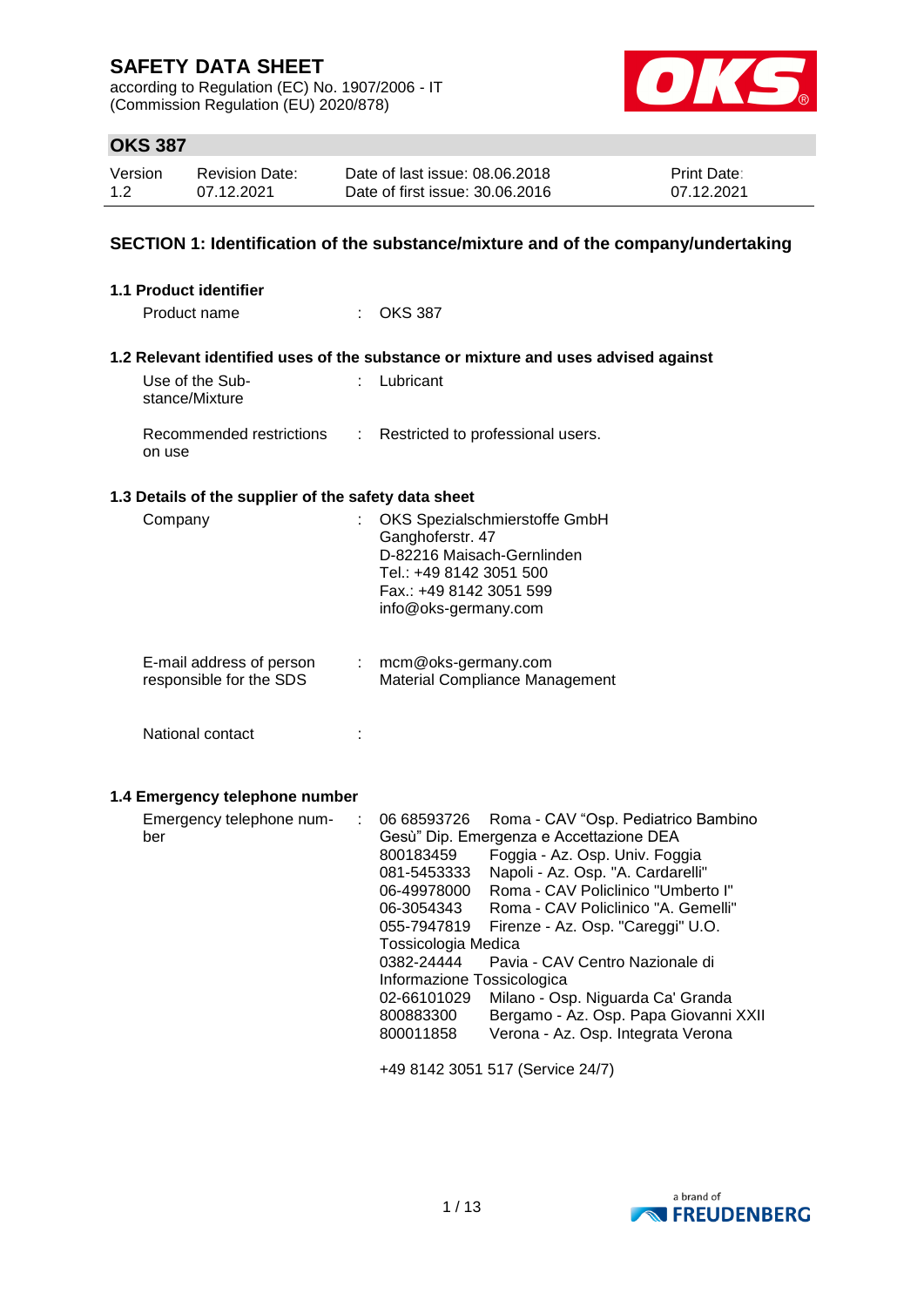according to Regulation (EC) No. 1907/2006 - IT (Commission Regulation (EU) 2020/878)



## **OKS 387**

| Version | <b>Revision Date:</b> | Date of last issue: 08.06.2018  | <b>Print Date:</b> |
|---------|-----------------------|---------------------------------|--------------------|
| 1.2     | 07.12.2021            | Date of first issue: 30.06.2016 | 07.12.2021         |

## **SECTION 2: Hazards identification**

#### **2.1 Classification of the substance or mixture**

#### **Classification (REGULATION (EC) No 1272/2008)**

Not a hazardous substance or mixture.

## **2.2 Label elements**

## **Labelling (REGULATION (EC) No 1272/2008)**

Not a hazardous substance or mixture.

## **2.3 Other hazards**

This substance/mixture contains no components considered to be either persistent, bioaccumulative and toxic (PBT), or very persistent and very bioaccumulative (vPvB) at levels of 0.1% or higher.

Ecological information: The substance/mixture does not contain components considered to have endocrine disrupting properties according to REACH Article 57(f) or Commission Delegated regulation (EU) 2017/2100 or Commission Regulation (EU) 2018/605 at levels of 0.1% or higher.

Toxicological information: The substance/mixture does not contain components considered to have endocrine disrupting properties according to REACH Article 57(f) or Commission Delegated regulation (EU) 2017/2100 or Commission Regulation (EU) 2018/605 at levels of 0.1% or higher.

## **SECTION 3: Composition/information on ingredients**

#### **3.2 Mixtures**

Chemical nature : polyalkylene glycol oil graphite

## **Components**

| Chemical name                                | CAS-No.                    | Classification | specific concen- | Concentration |
|----------------------------------------------|----------------------------|----------------|------------------|---------------|
|                                              | EC-No.                     |                | tration limit    | (% w/w)       |
|                                              |                            |                | M-Factor         |               |
|                                              | Index-No.                  |                | <b>Notes</b>     |               |
|                                              | <b>Registration number</b> |                | Acute toxicity   |               |
|                                              |                            |                | estimate         |               |
| Substances with a workplace exposure limit : |                            |                |                  |               |
| Graphite                                     | 7782-42-5                  | Not classified |                  | $>= 10 - 20$  |
|                                              | 231-955-3                  |                |                  |               |
|                                              |                            |                |                  |               |
|                                              | 01-2119486977-12-          |                |                  |               |
|                                              | <b>XXXX</b>                |                |                  |               |

For explanation of abbreviations see section 16.

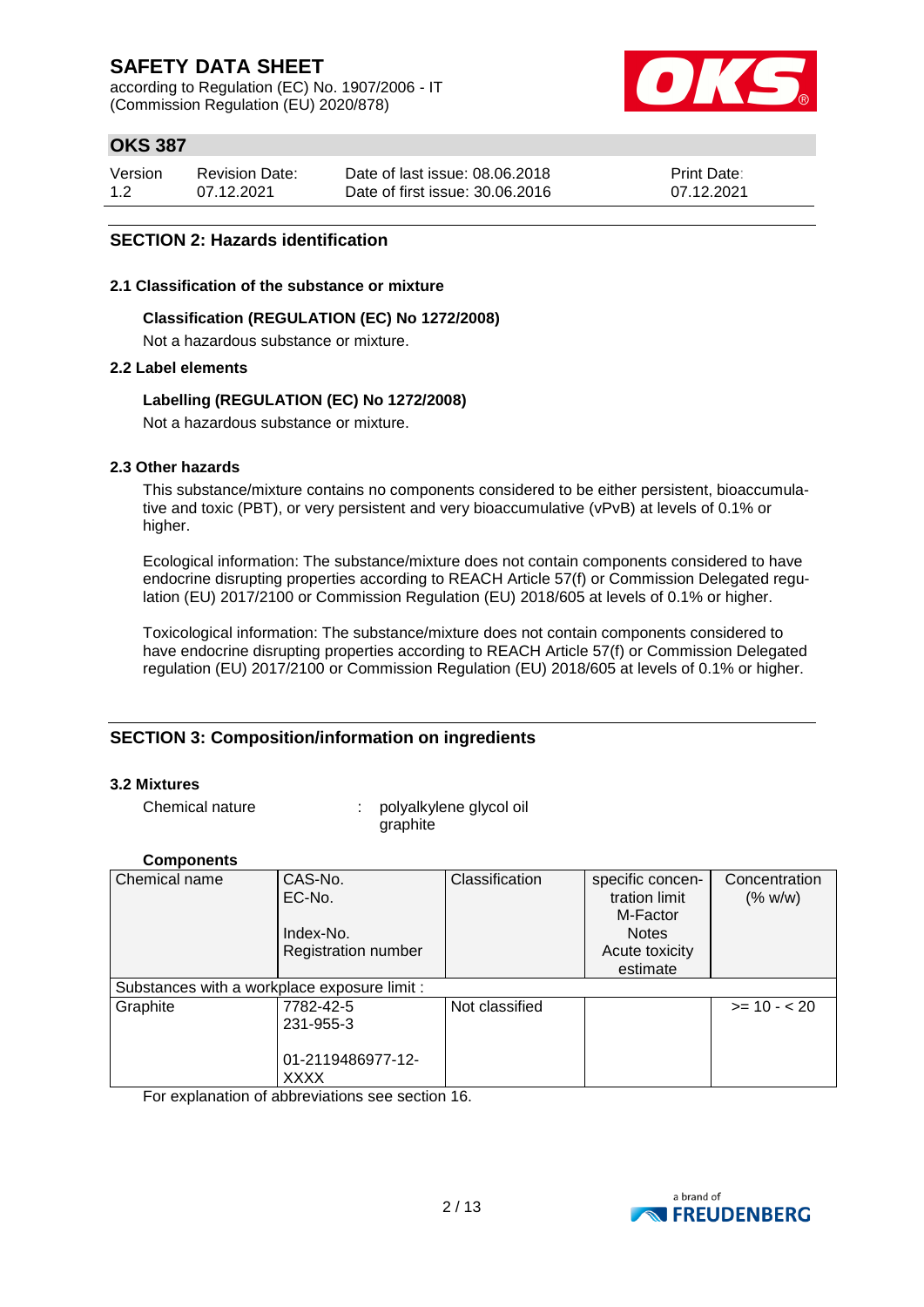according to Regulation (EC) No. 1907/2006 - IT (Commission Regulation (EU) 2020/878)



## **OKS 387**

| Version | <b>Revision Date:</b> | Date of last issue: 08.06.2018  | <b>Print Date:</b> |
|---------|-----------------------|---------------------------------|--------------------|
| 1.2     | 07.12.2021            | Date of first issue: 30.06.2016 | 07.12.2021         |

#### **SECTION 4: First aid measures**

| 4.1 Description of first aid measures |                                                                                                                                                                                                      |
|---------------------------------------|------------------------------------------------------------------------------------------------------------------------------------------------------------------------------------------------------|
| If inhaled                            | Remove person to fresh air. If signs/symptoms continue, get<br>medical attention.<br>Keep patient warm and at rest.<br>If breathing is irregular or stopped, administer artificial respira-<br>tion. |
| In case of skin contact               | Remove contaminated clothing. If irritation develops, get med-<br>ical attention.<br>In case of contact, immediately flush skin with plenty of water.                                                |
| In case of eye contact                | Rinse immediately with plenty of water, also under the eyelids,<br>for at least 10 minutes.<br>If eye irritation persists, consult a specialist.                                                     |
| If swallowed                          | Move the victim to fresh air.<br>Do NOT induce vomiting.<br>Rinse mouth with water.                                                                                                                  |

#### **4.2 Most important symptoms and effects, both acute and delayed**

| Symptoms     | : No information available. |
|--------------|-----------------------------|
| <b>Risks</b> | : None known.               |

**4.3 Indication of any immediate medical attention and special treatment needed**

Treatment : No information available.

## **SECTION 5: Firefighting measures**

| 5.1 Extinguishing media                                   |      |                                                                               |
|-----------------------------------------------------------|------|-------------------------------------------------------------------------------|
| Suitable extinguishing media                              | - 10 | Use water spray, alcohol-resistant foam, dry chemical or car-<br>bon dioxide. |
| Unsuitable extinguishing<br>media                         |      | : High volume water jet                                                       |
| 5.2 Special hazards arising from the substance or mixture |      |                                                                               |
| Hazardous combustion prod- : Carbon oxides<br>ucts        |      | Nitrogen oxides (NOx)                                                         |

#### **5.3 Advice for firefighters**

| Special protective equipment | In the event of fire, wear self-contained breathing apparatus. |
|------------------------------|----------------------------------------------------------------|
| for firefighters             | Use personal protective equipment. Exposure to decomposi-      |
|                              | tion products may be a hazard to health.                       |

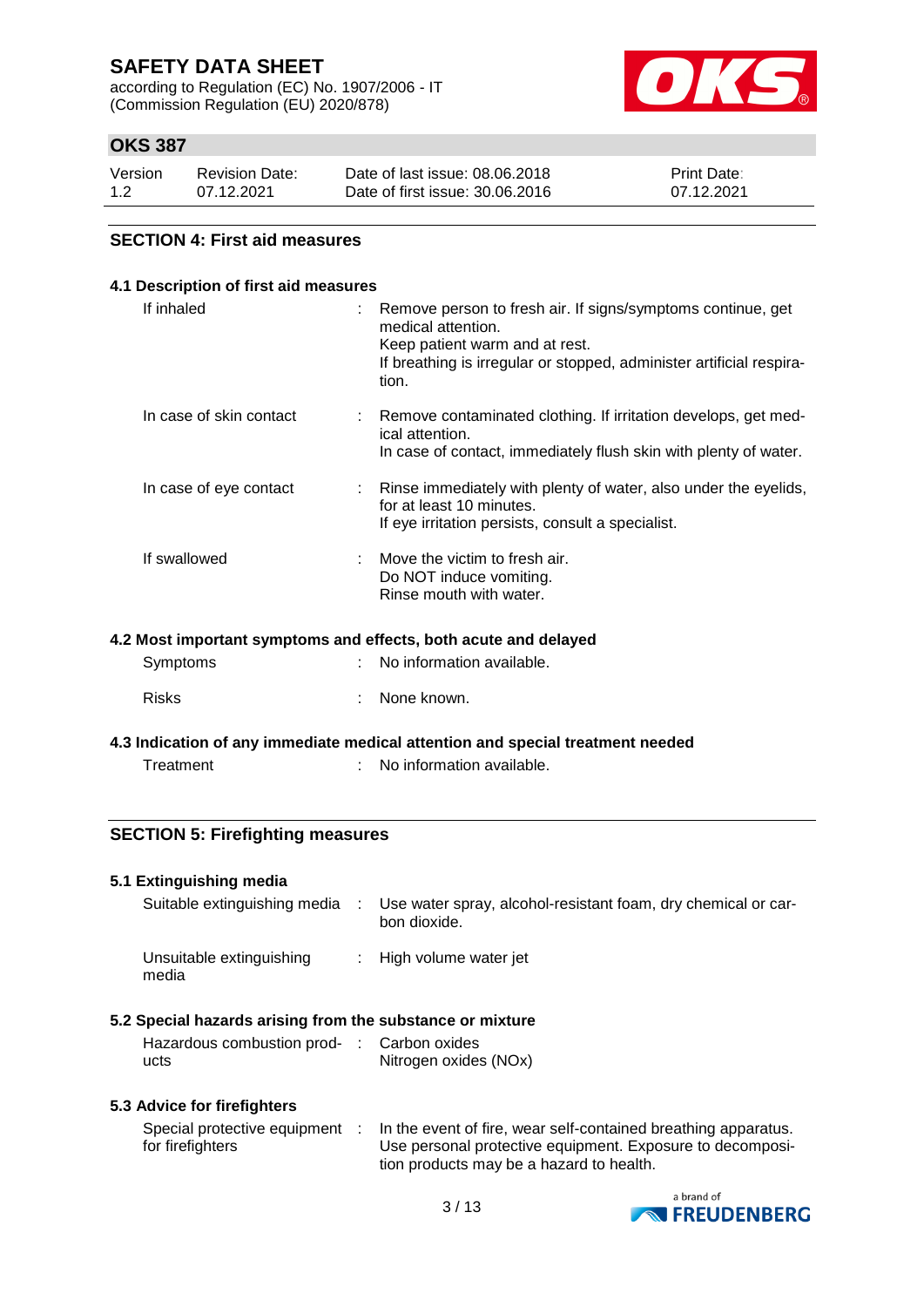according to Regulation (EC) No. 1907/2006 - IT (Commission Regulation (EU) 2020/878)



## **OKS 387**

| Version | Revision Date: | Date of last issue: 08.06.2018  | <b>Print Date:</b> |
|---------|----------------|---------------------------------|--------------------|
| 1.2     | 07.12.2021     | Date of first issue: 30.06.2016 | 07.12.2021         |
|         |                |                                 |                    |

Further information : Standard procedure for chemical fires.

## **SECTION 6: Accidental release measures**

|                                      | 6.1 Personal precautions, protective equipment and emergency procedures                                                                                                                                                |
|--------------------------------------|------------------------------------------------------------------------------------------------------------------------------------------------------------------------------------------------------------------------|
| Personal precautions                 | Evacuate personnel to safe areas.<br>Use personal protective equipment.<br>Refer to protective measures listed in sections 7 and 8.                                                                                    |
| <b>6.2 Environmental precautions</b> |                                                                                                                                                                                                                        |
| Environmental precautions            | Try to prevent the material from entering drains or water<br>courses.<br>Prevent further leakage or spillage if safe to do so.<br>Local authorities should be advised if significant spillages<br>cannot be contained. |

## **6.3 Methods and material for containment and cleaning up**

| Methods for cleaning up | : Contain spillage, and then collect with non-combustible ab-    |
|-------------------------|------------------------------------------------------------------|
|                         | sorbent material, (e.g. sand, earth, diatomaceous earth, ver-    |
|                         | miculite) and place in container for disposal according to local |
|                         | / national regulations (see section 13).                         |

## **6.4 Reference to other sections**

For personal protection see section 8.

## **SECTION 7: Handling and storage**

| 7.1 Precautions for safe handling                                |                                                                                                                                                                                                               |
|------------------------------------------------------------------|---------------------------------------------------------------------------------------------------------------------------------------------------------------------------------------------------------------|
| Advice on safe handling                                          | For personal protection see section 8.<br>Smoking, eating and drinking should be prohibited in the ap-<br>plication area.<br>Wash hands and face before breaks and immediately after<br>handling the product. |
| Hygiene measures                                                 | : Wash face, hands and any exposed skin thoroughly after<br>handling.                                                                                                                                         |
| 7.2 Conditions for safe storage, including any incompatibilities |                                                                                                                                                                                                               |
| Requirements for storage<br>÷.<br>areas and containers           | Store in original container. Keep container closed when not in<br>use. Keep in a dry, cool and well-ventilated place. Containers                                                                              |

which are opened must be carefully resealed and kept upright to prevent leakage. Store in accordance with the particular national regulations. Keep in properly labelled containers.

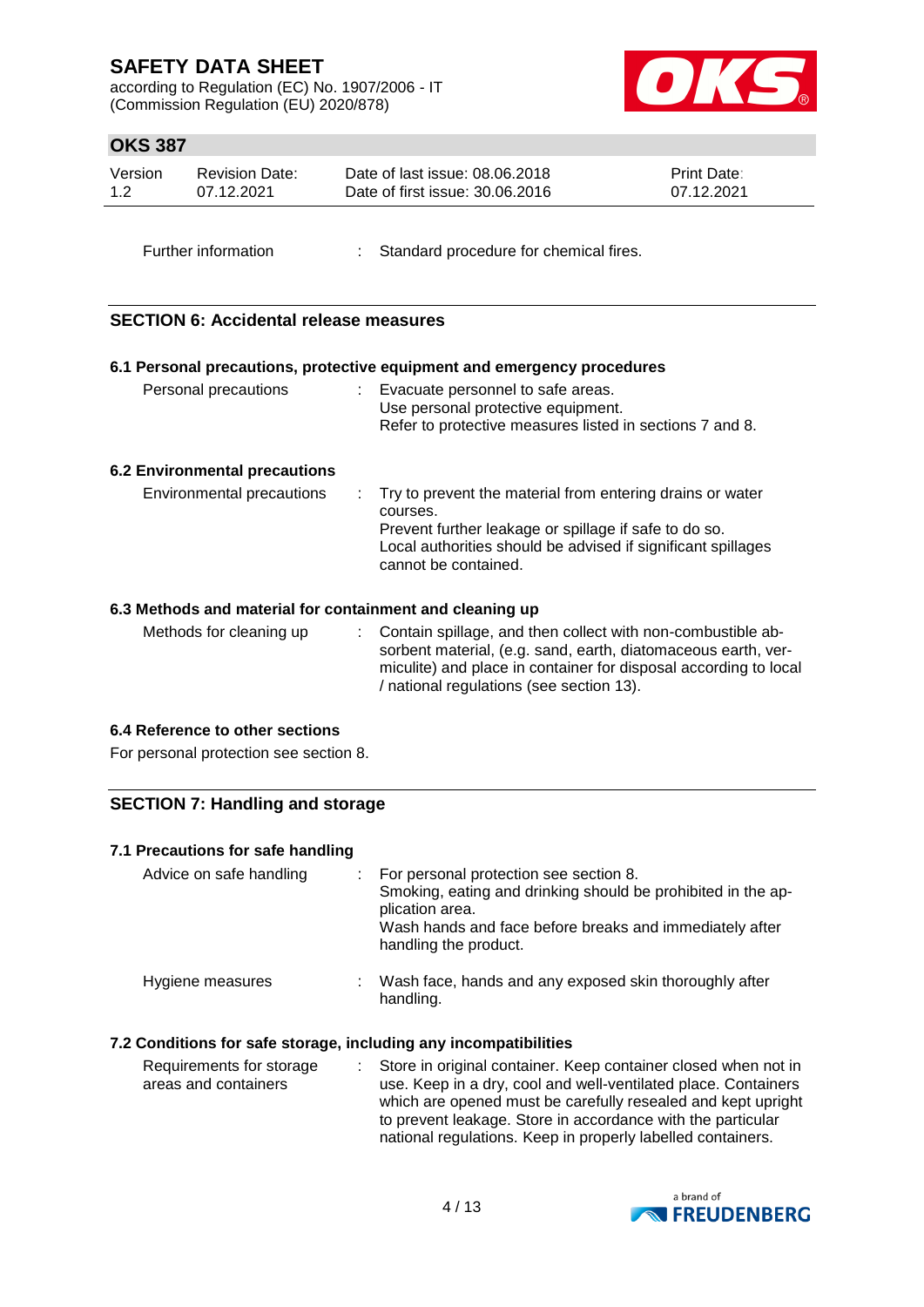according to Regulation (EC) No. 1907/2006 - IT (Commission Regulation (EU) 2020/878)



## **OKS 387**

| Version | Revision Date: | Date of last issue: 08.06.2018  | <b>Print Date:</b> |
|---------|----------------|---------------------------------|--------------------|
| 1.2     | 07.12.2021     | Date of first issue: 30.06.2016 | 07.12.2021         |

## **7.3 Specific end use(s)**

Specific use(s) : Specific instructions for handling, not required.

## **SECTION 8: Exposure controls/personal protection**

## **8.1 Control parameters**

#### **8.2 Exposure controls**

| <b>Engineering measures</b><br>none                                   |   |                                                                                                                                                                                                                                                                                                                                                                              |
|-----------------------------------------------------------------------|---|------------------------------------------------------------------------------------------------------------------------------------------------------------------------------------------------------------------------------------------------------------------------------------------------------------------------------------------------------------------------------|
| Personal protective equipment                                         |   |                                                                                                                                                                                                                                                                                                                                                                              |
| Eye protection                                                        |   | Safety glasses with side-shields                                                                                                                                                                                                                                                                                                                                             |
| Hand protection<br>Material<br>Break through time<br>Protective index |   | butyl-rubber<br>$:$ > 10 min<br>Class 1                                                                                                                                                                                                                                                                                                                                      |
| Remarks                                                               |   | For prolonged or repeated contact use protective gloves. The<br>break through time depends amongst other things on the<br>material, the thickness and the type of glove and therefore<br>has to be measured for each case.<br>The selected protective gloves have to satisfy the specifica-<br>tions of Regulation (EU) 2016/425 and the standard EN 374<br>derived from it. |
| Respiratory protection                                                | ÷ | Not required; except in case of aerosol formation.                                                                                                                                                                                                                                                                                                                           |
| Filter type                                                           |   | Filter type A-P                                                                                                                                                                                                                                                                                                                                                              |
| Protective measures                                                   |   | The type of protective equipment must be selected according<br>to the concentration and amount of the dangerous substance<br>at the specific workplace.<br>Choose body protection in relation to its type, to the concen-<br>tration and amount of dangerous substances, and to the spe-<br>cific work-place.                                                                |

## **SECTION 9: Physical and chemical properties**

#### **9.1 Information on basic physical and chemical properties**

| <b>Physical state</b> | $:$ liquid |
|-----------------------|------------|
| Colour                | : black    |

Odour : characteristic

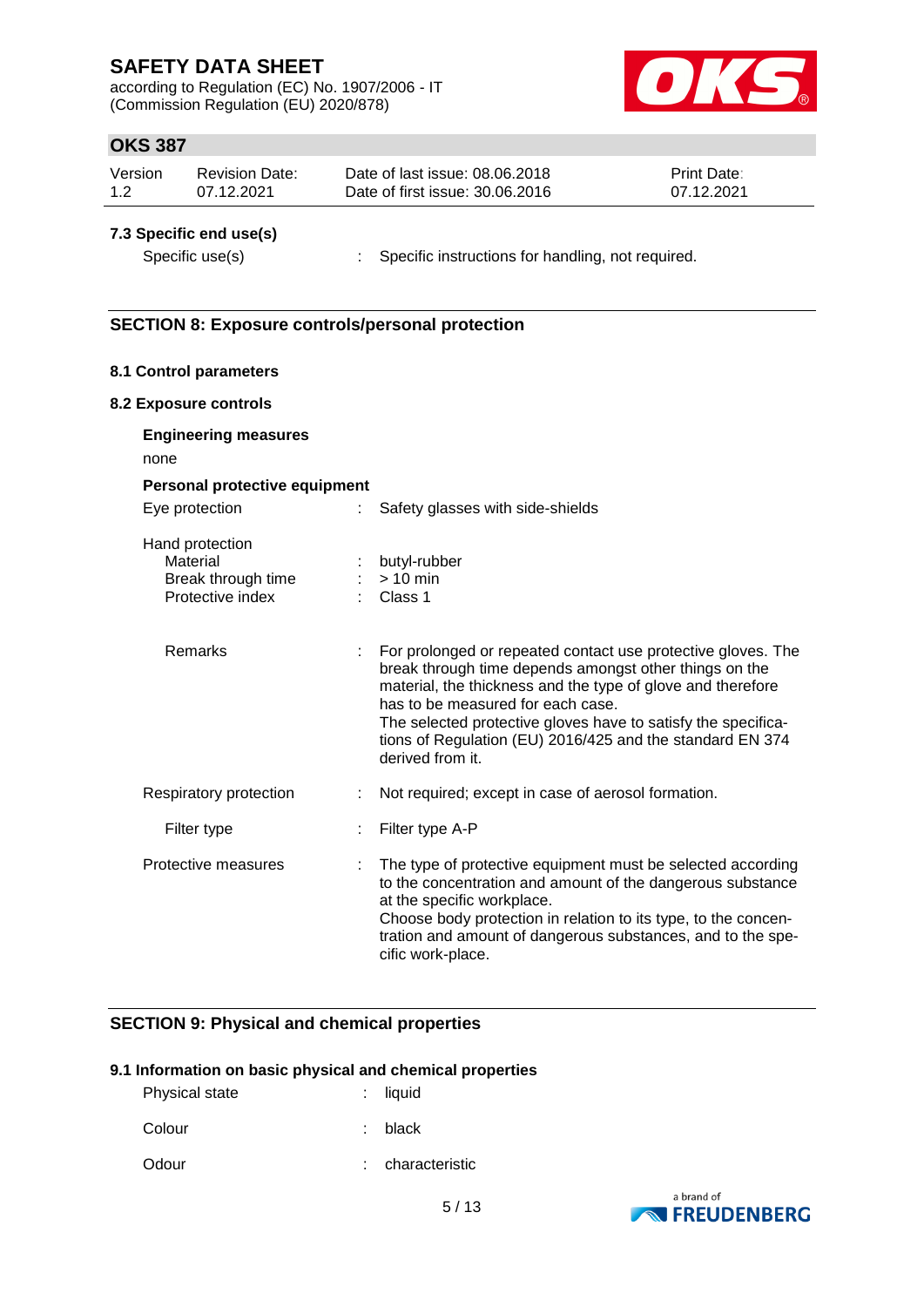according to Regulation (EC) No. 1907/2006 - IT (Commission Regulation (EU) 2020/878)



## **OKS 387**

| Version<br>1.2 |             | <b>Revision Date:</b><br>07.12.2021                 |            | Date of last issue: 08.06.2018<br>Date of first issue: 30.06.2016               | <b>Print Date:</b><br>07.12.2021 |
|----------------|-------------|-----------------------------------------------------|------------|---------------------------------------------------------------------------------|----------------------------------|
|                |             | <b>Odour Threshold</b>                              | ÷.         | No data available                                                               |                                  |
|                |             | Melting point/range                                 |            | No data available                                                               |                                  |
|                |             | Boiling point/boiling range                         |            | No data available                                                               |                                  |
|                |             | Flammability (solid, gas)                           | ÷          | Not applicable                                                                  |                                  |
|                |             | Upper explosion limit / Upper<br>flammability limit | ÷.         | No data available                                                               |                                  |
|                |             | Lower explosion limit / Lower<br>flammability limit | $\sim 100$ | No data available                                                               |                                  |
|                | Flash point |                                                     |            | 240 °C                                                                          |                                  |
|                |             | Auto-ignition temperature                           |            | No data available                                                               |                                  |
|                | ture        | Decomposition temperature<br>Decomposition tempera- |            | No data available                                                               |                                  |
|                | pH          |                                                     | t.         | Not applicable<br>substance/mixture is non-polar/aprotic                        |                                  |
|                | Viscosity   | Viscosity, dynamic                                  |            | No data available                                                               |                                  |
|                |             | Viscosity, kinematic                                | ÷.         | 200 mm2/s (40 °C)                                                               |                                  |
|                |             | Solubility(ies)<br>Water solubility                 |            | : immiscible                                                                    |                                  |
|                |             | Solubility in other solvents : No data available    |            |                                                                                 |                                  |
|                |             | Partition coefficient: n-<br>octanol/water          |            | No data available                                                               |                                  |
|                |             | Vapour pressure                                     |            | $<$ 1.100 hPa (20 °C)                                                           |                                  |
|                |             | Relative density                                    |            | 1,04 (20 $^{\circ}$ C)<br>Reference substance: Water<br>The value is calculated |                                  |
|                | Density     |                                                     |            | $1,04$ g/cm3<br>(20 °C)                                                         |                                  |
|                |             | <b>Bulk density</b>                                 |            | No data available                                                               |                                  |

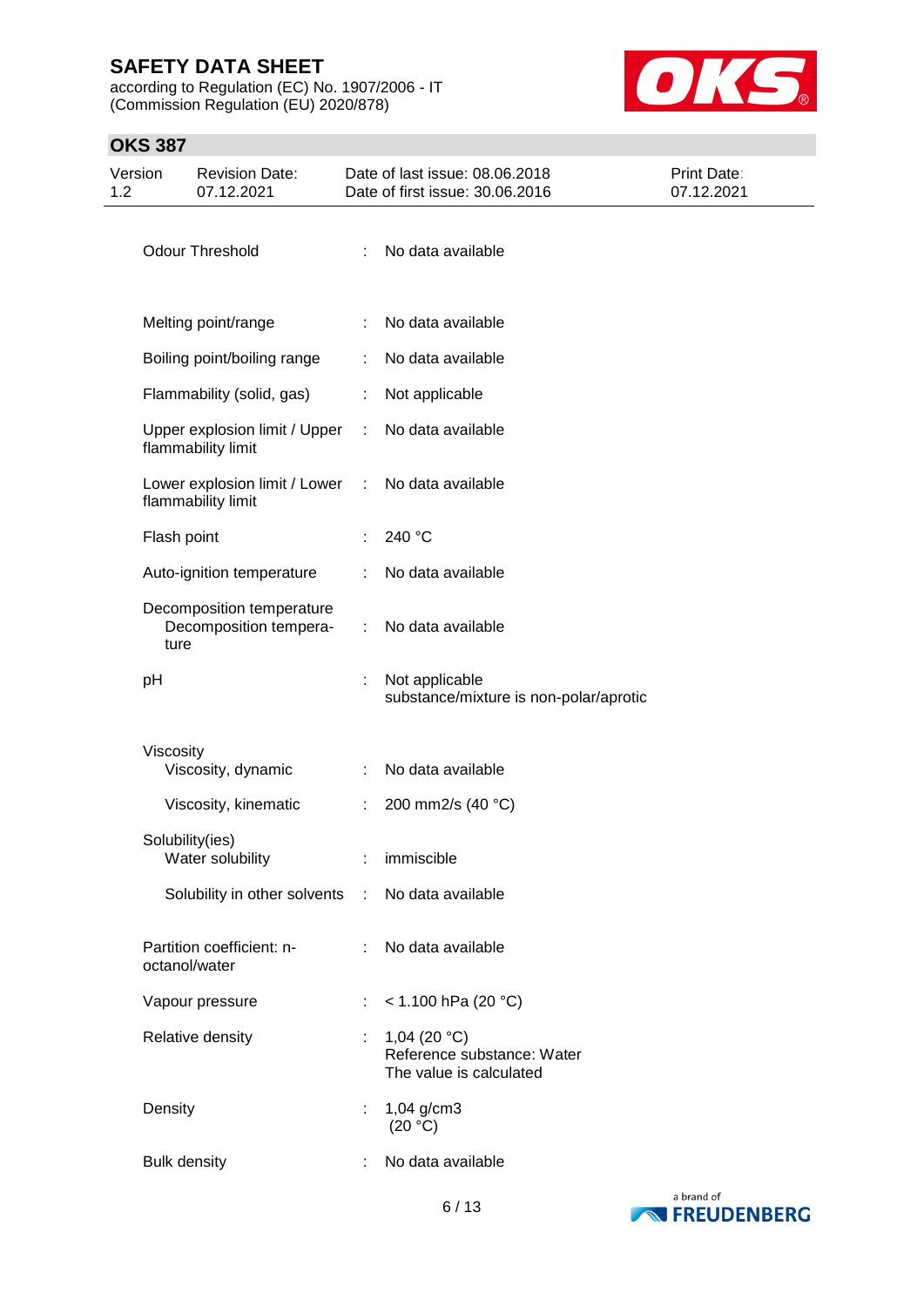according to Regulation (EC) No. 1907/2006 - IT (Commission Regulation (EU) 2020/878)



## **OKS 387**

| Version<br><b>Revision Date:</b><br>1.2 <sub>1</sub><br>07.12.2021 |                   | Date of last issue: 08.06.2018<br>Date of first issue: 30.06.2016 |    |                   | <b>Print Date:</b><br>07.12.2021 |  |
|--------------------------------------------------------------------|-------------------|-------------------------------------------------------------------|----|-------------------|----------------------------------|--|
|                                                                    |                   | Relative vapour density                                           | ÷  | No data available |                                  |  |
|                                                                    |                   | 9.2 Other information                                             |    |                   |                                  |  |
|                                                                    | <b>Explosives</b> |                                                                   | ÷. | Not explosive     |                                  |  |
|                                                                    |                   | Oxidizing properties                                              | ÷  | No data available |                                  |  |
|                                                                    | Self-ignition     |                                                                   |    | No data available |                                  |  |
|                                                                    |                   | Evaporation rate                                                  |    | No data available |                                  |  |
|                                                                    |                   | Sublimation point                                                 | ÷  | No data available |                                  |  |
|                                                                    |                   |                                                                   |    |                   |                                  |  |

## **SECTION 10: Stability and reactivity**

# **10.1 Reactivity** No hazards to be specially mentioned. **10.2 Chemical stability** Stable under normal conditions. **10.3 Possibility of hazardous reactions** Hazardous reactions : No dangerous reaction known under conditions of normal use. **10.4 Conditions to avoid** Conditions to avoid : No conditions to be specially mentioned. **10.5 Incompatible materials** Materials to avoid : No materials to be especially mentioned. **10.6 Hazardous decomposition products** No decomposition if stored and applied as directed.

## **SECTION 11: Toxicological information**

## **11.1 Information on hazard classes as defined in Regulation (EC) No 1272/2008**

# **Acute toxicity Product:** Acute oral toxicity : Remarks: This information is not available. Acute inhalation toxicity : Remarks: This information is not available. Acute dermal toxicity : Remarks: This information is not available.

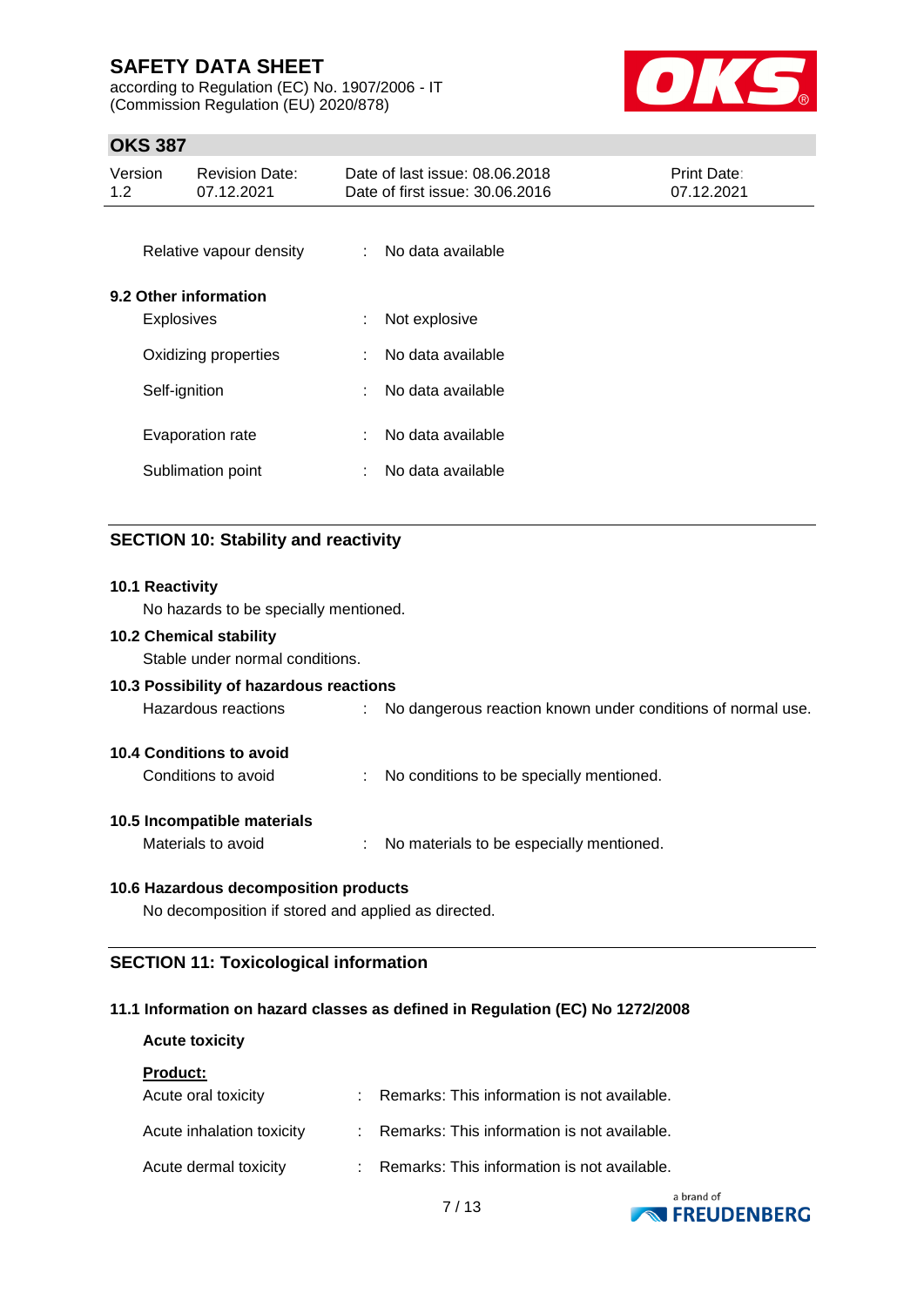according to Regulation (EC) No. 1907/2006 - IT (Commission Regulation (EU) 2020/878)



## **OKS 387**

| Version | Revision Date: | Date of last issue: 08.06.2018  | <b>Print Date:</b> |
|---------|----------------|---------------------------------|--------------------|
| 1.2     | 07.12.2021     | Date of first issue: 30.06.2016 | 07.12.2021         |

| <b>Skin corrosion/irritation</b>   |                             |                                      |  |  |  |  |  |  |  |
|------------------------------------|-----------------------------|--------------------------------------|--|--|--|--|--|--|--|
| Product:<br>Remarks                | ÷.                          | This information is not available.   |  |  |  |  |  |  |  |
| Serious eye damage/eye irritation  |                             |                                      |  |  |  |  |  |  |  |
| Product:<br><b>Remarks</b>         | $\mathbf{r}_{\mathrm{max}}$ | This information is not available.   |  |  |  |  |  |  |  |
| Respiratory or skin sensitisation  |                             |                                      |  |  |  |  |  |  |  |
| Product:                           |                             |                                      |  |  |  |  |  |  |  |
| <b>Remarks</b>                     |                             | : This information is not available. |  |  |  |  |  |  |  |
| <b>Germ cell mutagenicity</b>      |                             |                                      |  |  |  |  |  |  |  |
| Product:                           |                             |                                      |  |  |  |  |  |  |  |
| Genotoxicity in vitro              |                             | : Remarks: No data available         |  |  |  |  |  |  |  |
| Genotoxicity in vivo               |                             | : Remarks: No data available         |  |  |  |  |  |  |  |
| Carcinogenicity                    |                             |                                      |  |  |  |  |  |  |  |
| Product:                           |                             |                                      |  |  |  |  |  |  |  |
| <b>Remarks</b>                     |                             | No data available                    |  |  |  |  |  |  |  |
|                                    | t.                          |                                      |  |  |  |  |  |  |  |
| <b>Reproductive toxicity</b>       |                             |                                      |  |  |  |  |  |  |  |
| Product:                           |                             |                                      |  |  |  |  |  |  |  |
| Effects on fertility               | $\mathbb{R}^n$              | Remarks: No data available           |  |  |  |  |  |  |  |
| Effects on foetal develop-<br>ment |                             | : Remarks: No data available         |  |  |  |  |  |  |  |
| <b>Repeated dose toxicity</b>      |                             |                                      |  |  |  |  |  |  |  |
| Product:                           |                             |                                      |  |  |  |  |  |  |  |
| Remarks                            | f                           | This information is not available.   |  |  |  |  |  |  |  |
| <b>Aspiration toxicity</b>         |                             |                                      |  |  |  |  |  |  |  |
| Product:                           |                             |                                      |  |  |  |  |  |  |  |

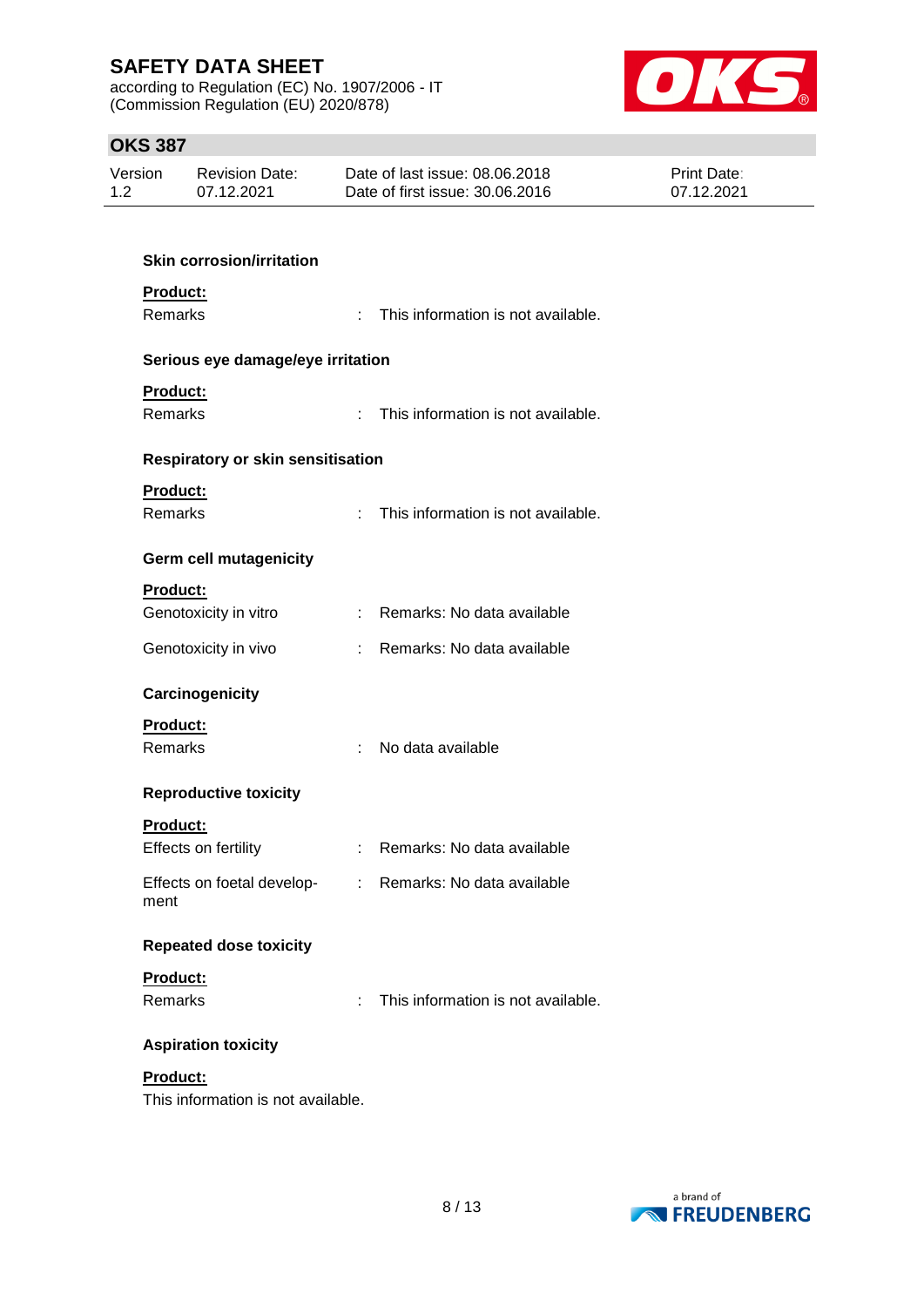according to Regulation (EC) No. 1907/2006 - IT (Commission Regulation (EU) 2020/878)



## **OKS 387**

| Version | <b>Revision Date:</b> | Date of last issue: 08.06.2018  | <b>Print Date:</b> |
|---------|-----------------------|---------------------------------|--------------------|
| 1.2     | 07.12.2021            | Date of first issue: 30.06.2016 | 07.12.2021         |

#### **11.2 Information on other hazards**

## **Endocrine disrupting properties**

## **Product:**

| Assessment                 | : The substance/mixture does not contain components consid-<br>ered to have endocrine disrupting properties according to<br>REACH Article 57(f) or Commission Delegated regulation<br>(EU) 2017/2100 or Commission Regulation (EU) 2018/605 at<br>levels of 0.1% or higher. |
|----------------------------|-----------------------------------------------------------------------------------------------------------------------------------------------------------------------------------------------------------------------------------------------------------------------------|
| <b>Further information</b> |                                                                                                                                                                                                                                                                             |
| <b>Product:</b>            |                                                                                                                                                                                                                                                                             |
| <b>Remarks</b>             | Information given is based on data on the components and<br>the toxicology of similar products.                                                                                                                                                                             |

## **SECTION 12: Ecological information**

#### **12.1 Toxicity**

| <b>Product:</b>                                                                     |                            |
|-------------------------------------------------------------------------------------|----------------------------|
| Toxicity to fish                                                                    | Remarks: No data available |
| Toxicity to daphnia and other : Remarks: No data available<br>aquatic invertebrates |                            |
| Toxicity to algae/aguatic<br>plants                                                 | Remarks: No data available |
| Toxicity to microorganisms                                                          | Remarks: No data available |

## **12.2 Persistence and degradability**

| Product |  |  |
|---------|--|--|
|         |  |  |

| Biodegradability                                                 | Remarks: No data available |
|------------------------------------------------------------------|----------------------------|
| Physico-chemical removabil- : Remarks: No data available<br>∣it∨ |                            |

## **12.3 Bioaccumulative potential**

#### **Product:**

| Bioaccumulation | : Remarks: This mixture contains no substance considered to |
|-----------------|-------------------------------------------------------------|
|                 | be persistent, bioaccumulating and toxic (PBT).             |
|                 | This mixture contains no substance considered to be very    |
|                 | persistent and very bioaccumulating (vPvB).                 |

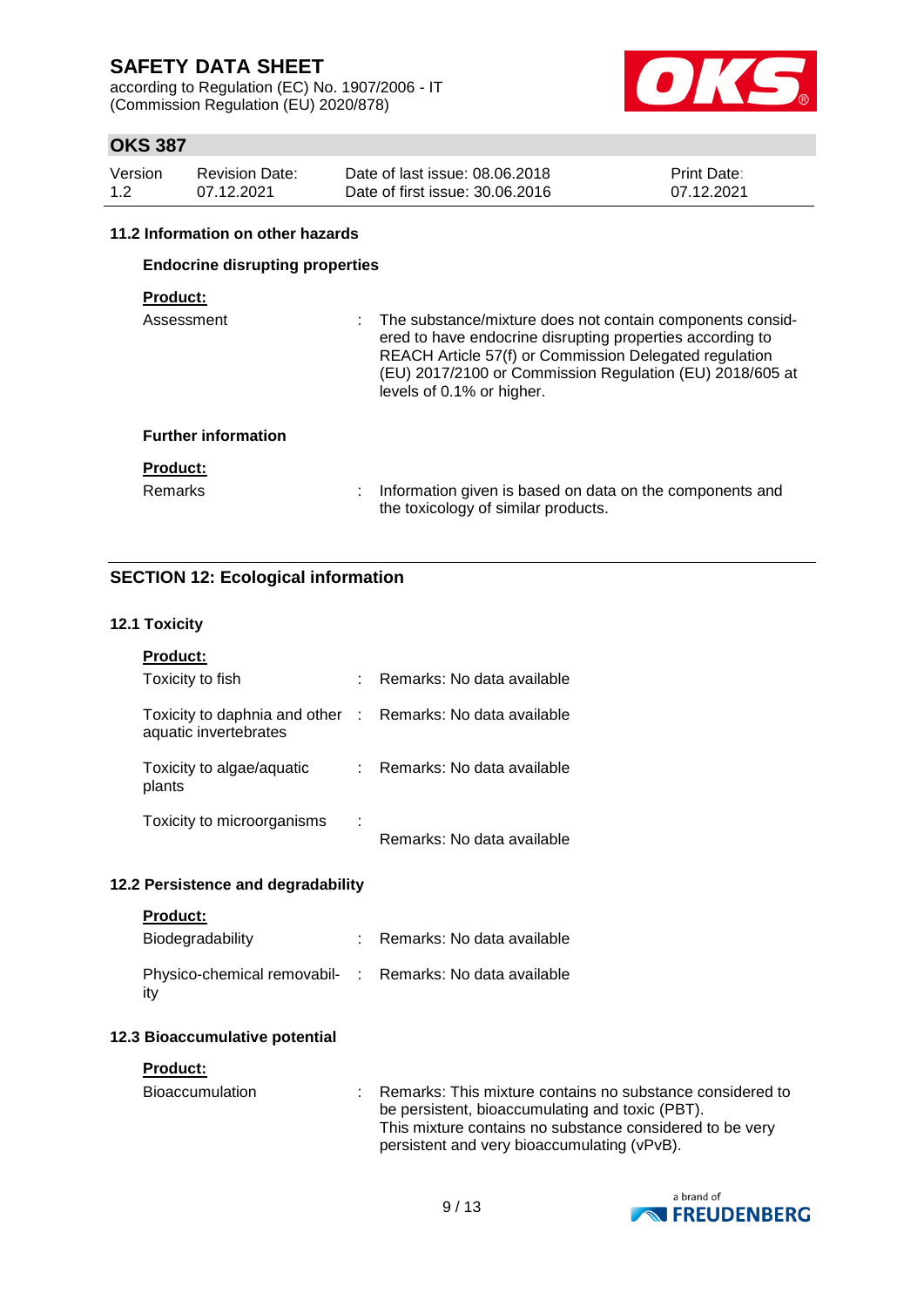according to Regulation (EC) No. 1907/2006 - IT (Commission Regulation (EU) 2020/878)



## **OKS 387**

| Version | Revision Date: | Date of last issue: 08.06.2018  | <b>Print Date:</b> |
|---------|----------------|---------------------------------|--------------------|
| 1.2     | 07.12.2021     | Date of first issue: 30.06.2016 | 07.12.2021         |

#### **12.4 Mobility in soil**

| <b>Product:</b>                                    |                              |
|----------------------------------------------------|------------------------------|
| Mobility                                           | : Remarks: No data available |
| Distribution among environ-<br>mental compartments | : Remarks: No data available |

## **12.5 Results of PBT and vPvB assessment**

| Product: |  |  |  |  |
|----------|--|--|--|--|
|          |  |  |  |  |

mation

Assessment : This substance/mixture contains no components considered to be either persistent, bioaccumulative and toxic (PBT), or very persistent and very bioaccumulative (vPvB) at levels of 0.1% or higher..

## **12.6 Endocrine disrupting properties**

| <b>Product:</b><br>Assessment                   | The substance/mixture does not contain components consid-<br>ered to have endocrine disrupting properties according to<br>REACH Article 57(f) or Commission Delegated regulation<br>(EU) 2017/2100 or Commission Regulation (EU) 2018/605 at<br>levels of 0.1% or higher. |
|-------------------------------------------------|---------------------------------------------------------------------------------------------------------------------------------------------------------------------------------------------------------------------------------------------------------------------------|
| 12.7 Other adverse effects                      |                                                                                                                                                                                                                                                                           |
| <b>Product:</b><br>Additional ecological infor- | No information on ecology is available.                                                                                                                                                                                                                                   |

**SECTION 13: Disposal considerations**

| 13.1 Waste treatment methods |   |                                                                                                                                                                        |
|------------------------------|---|------------------------------------------------------------------------------------------------------------------------------------------------------------------------|
| Product                      |   | The product should not be allowed to enter drains, water<br>courses or the soil.                                                                                       |
|                              |   | Waste codes should be assigned by the user based on the<br>application for which the product was used.                                                                 |
| Contaminated packaging       | ÷ | Packaging that is not properly emptied must be disposed of as<br>the unused product.<br>Dispose of waste product or used containers according to<br>local regulations. |
|                              |   | The following Waste Codes are only suggestions:                                                                                                                        |
| Waste Code                   | ÷ | unused product<br>13 02 06*, synthetic engine, gear and lubricating oils                                                                                               |

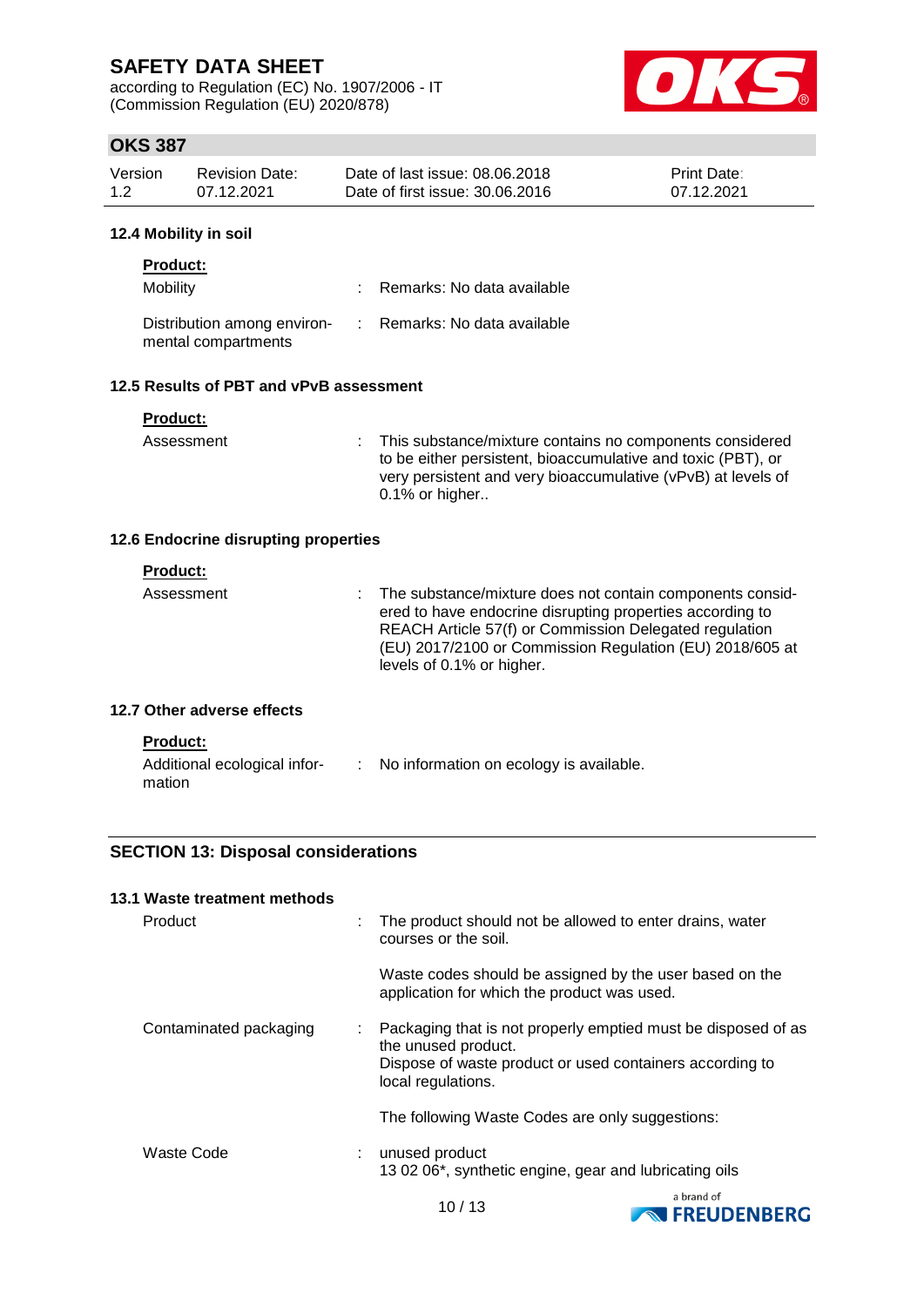according to Regulation (EC) No. 1907/2006 - IT (Commission Regulation (EU) 2020/878)



## **OKS 387**

| Version | <b>Revision Date:</b> | Date of last issue: 08.06.2018  | <b>Print Date:</b> |
|---------|-----------------------|---------------------------------|--------------------|
| 1.2     | 07.12.2021            | Date of first issue: 30.06.2016 | 07.12.2021         |

uncleaned packagings 15 01 10, packaging containing residues of or contaminated by hazardous substances

## **SECTION 14: Transport information**

## **14.1 UN number or ID number**

Not regulated as a dangerous good

#### **14.2 UN proper shipping name**

Not regulated as a dangerous good

## **14.3 Transport hazard class(es)**

Not regulated as a dangerous good

#### **14.4 Packing group**

Not regulated as a dangerous good

#### **14.5 Environmental hazards**

Not regulated as a dangerous good

#### **14.6 Special precautions for user**

Not applicable

#### **14.7 Maritime transport in bulk according to IMO instruments**

Remarks : Not applicable for product as supplied.

## **SECTION 15: Regulatory information**

## **15.1 Safety, health and environmental regulations/legislation specific for the substance or mixture**

| REACH - Restrictions on the manufacture, placing on<br>the market and use of certain dangerous substances,<br>preparations and articles (Annex XVII) |    | : Not applicable                                                                                                               |
|------------------------------------------------------------------------------------------------------------------------------------------------------|----|--------------------------------------------------------------------------------------------------------------------------------|
| REACH - Candidate List of Substances of Very High<br>Concern for Authorisation (Article 59).                                                         | t. | This product does not contain sub-<br>stances of very high concern (Regu-<br>lation (EC) No 1907/2006 (REACH),<br>Article 57). |
| REACH - List of substances subject to authorisation<br>(Annex XIV)                                                                                   |    | Not applicable                                                                                                                 |
| Regulation (EC) No 1005/2009 on substances that de-<br>plete the ozone layer                                                                         |    | Not applicable                                                                                                                 |
| Regulation (EU) 2019/1021 on persistent organic pollu-<br>tants (recast)                                                                             |    | Not applicable                                                                                                                 |
| Regulation (EC) No 649/2012 of the European Parlia-                                                                                                  |    | Not applicable                                                                                                                 |
|                                                                                                                                                      |    | a hrand of                                                                                                                     |

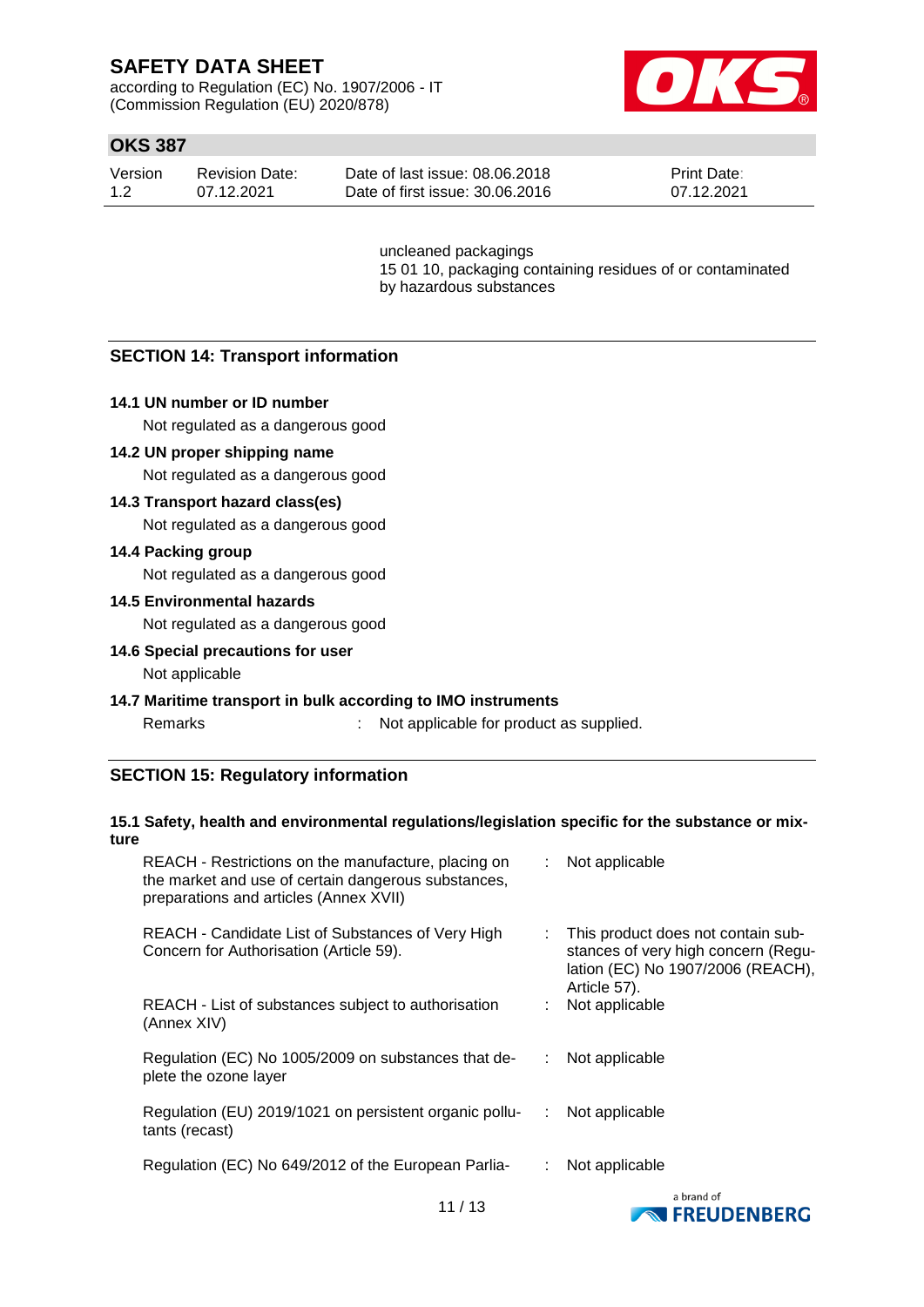according to Regulation (EC) No. 1907/2006 - IT (Commission Regulation (EU) 2020/878)



## **OKS 387**

| Version | Revision Date: | Date of last issue: 08.06.2018  | <b>Print Date:</b> |
|---------|----------------|---------------------------------|--------------------|
| 1.2     | 07.12.2021     | Date of first issue: 30.06.2016 | 07.12.2021         |

ment and the Council concerning the export and import of dangerous chemicals

Seveso III: Directive 2012/18/EU of the European : Parliament and of the Council on the control of major-accident hazards involving dangerous substances. Not applicable

Volatile organic compounds : Directive 2010/75/EU of 24 November 2010 on industrial emissions (integrated pollution prevention and control) Not applicable

## **Other regulations:**

Legislative Decree April 9,2008, 81 (Implementation of Article 1 of the Law of 3 August 2007, n. 123, concerning the protection of health and safety in the workplace.) and subsequent amendments

Legislative Decree April 3, 2006, n.152, (Environmental standards) and subsequent amendments

Legislative Decree February 6, 2009, 21 (Regulations for the execution of the provisions laid down in Regulation (EC) no. 648/2004 on detergents)

#### **15.2 Chemical safety assessment**

This information is not available.

## **SECTION 16: Other information**

**Full text of H-Statements**

#### **Full text of other abbreviations**

ADN - European Agreement concerning the International Carriage of Dangerous Goods by Inland Waterways; ADR - European Agreement concerning the International Carriage of Dangerous Goods by Road; AIIC - Australian Inventory of Industrial Chemicals; ASTM - American Society for the Testing of Materials; bw - Body weight; CLP - Classification Labelling Packaging Regulation; Regulation (EC) No 1272/2008; CMR - Carcinogen, Mutagen or Reproductive Toxicant; DIN - Standard of the German Institute for Standardisation; DSL - Domestic Substances List (Canada); ECHA - European Chemicals Agency; EC-Number - European Community number; ECx - Concentration associated with x% response; ELx - Loading rate associated with x% response; EmS - Emergency Schedule; ENCS - Existing and New Chemical Substances (Japan); ErCx - Concentration associated with x% growth rate response; GHS - Globally Harmonized System; GLP - Good Laboratory Practice; IARC - International Agency for Research on Cancer; IATA - International Air Transport Association; IBC - International Code for the Construction and Equipment of Ships carrying Dangerous Chemicals in Bulk; IC50 - Half maximal inhibitory concentration; ICAO - International Civil Aviation Organization; IECSC - Inventory of Existing Chemical Substances in China; IMDG - International Maritime Dangerous Goods; IMO - International Maritime Organiza-